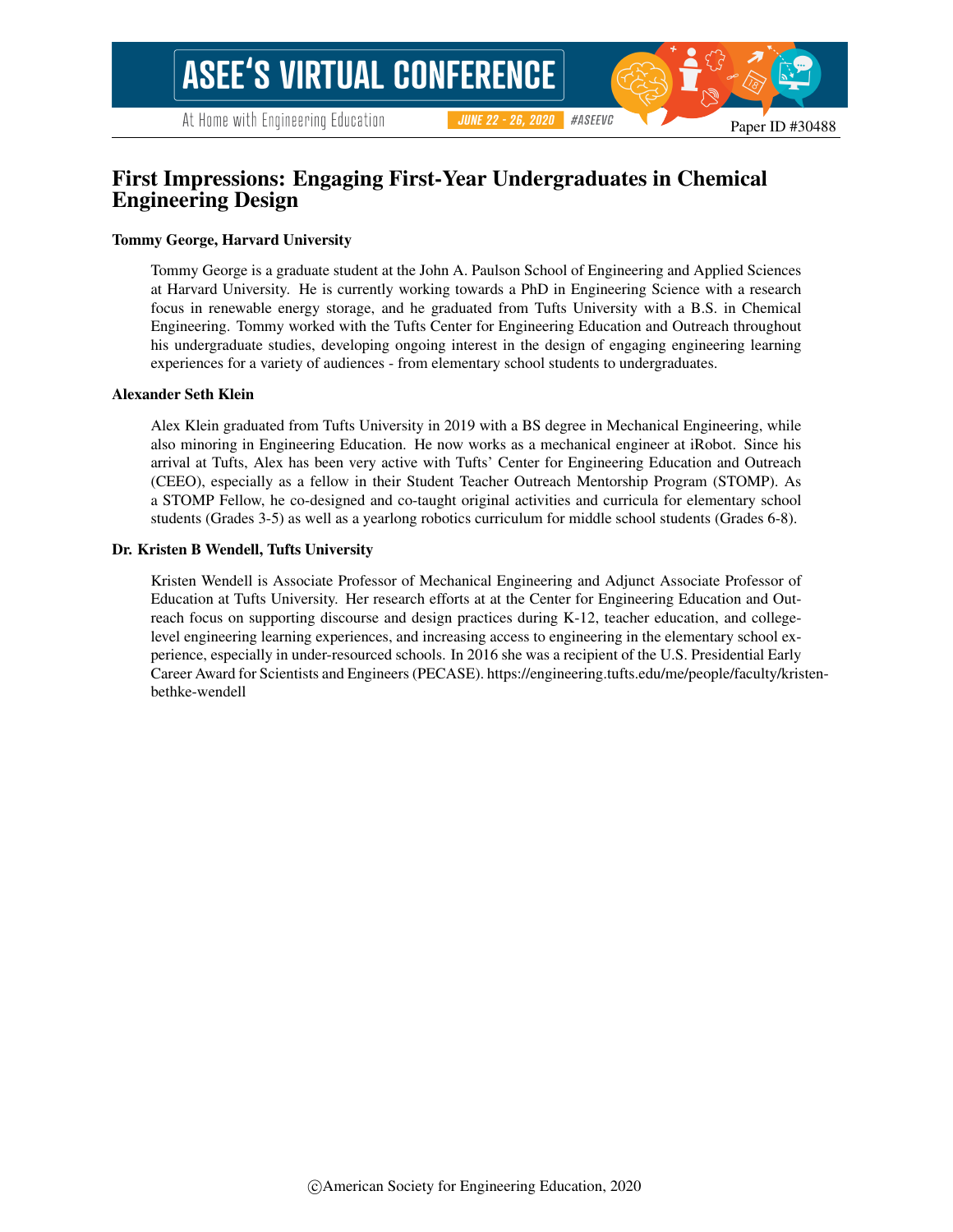# **First Impressions: Engaging First-Year Undergraduates in Chemical Engineering Design**

#### **Abstract**

Many first-year students arrive in undergraduate engineering programs eager to tackle problems with technical complexity and societal relevance. Chemical engineering provides a powerful set of tools to engage with pressing challenges in energy, health care, and environmental domains. Academics, industry professionals, and educators alike emphasize the problem-based approach of collaborative, creative, transdisciplinary teamwork as the driving force of a productive engineering education. Yet, professional success in engineering requires diligent training in applied science, often in a variety of academic departments, and not necessarily including the context of engineering design. Thus, first impressions of engineering design are a critical bridge between the motivations of incoming first-years and the rigors of a complete engineering education.

In this paper, we present a 60-minute *Desktop Reactor Design* workshop designed to introduce first-year chemical engineering students to their prospective field of study. In the workshop, participants brainstormed a comprehensive set of relevant parameters for engineering a chemical reactor, designed and tested several iterations of a hands-on desktop model to optimize mixing in such a reactor, and drew conclusions from their empirical observations. Then, the learners worked in a team to prototype a reactor vessel with 3D modelling software, justifying their design choices by considering reactor volume and geometry favorable for mixing. Throughout these activities, learners were curious and engaged, thoughtfully weighing and selecting design choices, offering and debating new ideas, and raising questions to be answered throughout the rest of their chemical engineering studies.

Designing this workshop, we aimed to activate the existing knowledge, skills, and motivations of these learners as resources for building knowledge about the chemical engineering discipline and for identifying and practicing skills for creative and productive engineering design. Moreover, these learning experiences followed a cycle of reflection and action to support collaboratively building knowledge without first having to introduce significant amounts of background content. This workshop affirms the problem-based motivations of engineering students while providing relevant connections to the chemical engineering discipline, forming an essential bridge for firstyear undergraduates.

#### **Introduction**

The first year of undergraduate engineering education is a unique time of transition, opportunity, and expectation for learners. Therefore, it merits intentional design of learning experiences by engineering educators. Adopting a constructivist view of learning, where new knowledge is built as new experiences lead to the restructuring of previous knowledge [1], it is worthwhile to begin by considering plausible knowledge and skill backgrounds of first-years. While high school experiences vary appreciably, it is likely a first-year student interested in a chemical engineering program is exposed to general chemistry and physics with lab and introductory calculus or precalculus – either during high school or concurrently with other first-year coursework. Similarly,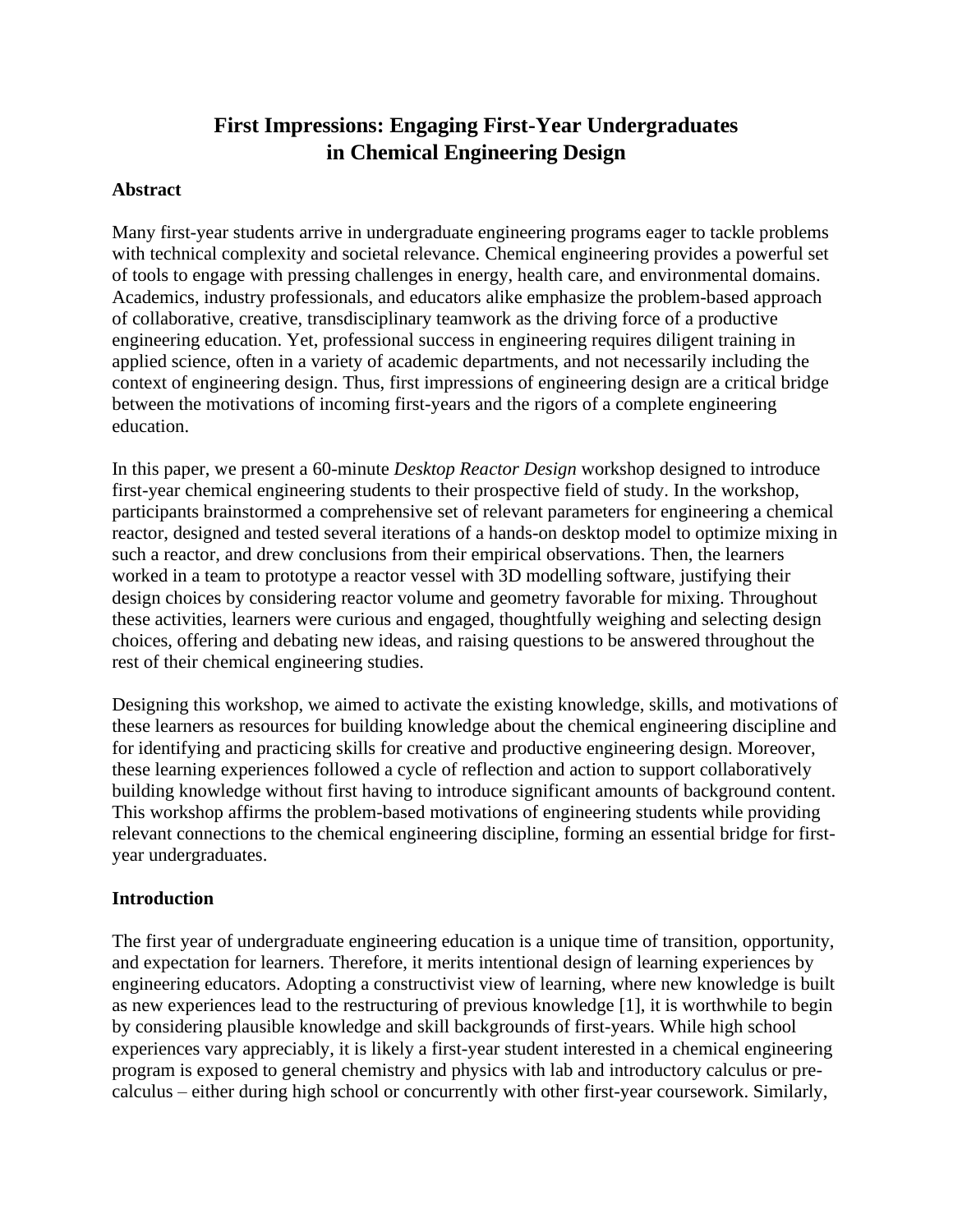it is likely first-year students have some experience with group work or lab partners, less experience with open-ended brainstorming, and potentially little to no experience with engineering design challenges. It is also valuable to consider the motivations of prospective engineers, who may have enjoyed and/or been successful in previous math and physical science courses, and who likely received messages that engineers are problem solvers. Chemical engineering offers a plethora of application domains – such as energy, environment, and health – which present urgent challenges and opportunities for innovation.

With this perspective, in this paper we present the *Desktop Reactor Design* workshop, a first year chemical engineering learning experience that we designed to activate the experiences (existing knowledge and skills) and motivations of learners as resources for building disciplinary knowledge and practicing skills for engineering design. We aimed to support first-year students in beginning to build the skills needed by the "engineers of 2020," some of whom graduate from undergraduate engineering programs this year [2]. According to the 2004 National Academies report, such engineers embrace "creativity, invention, and crossdisciplinary fertilization." In a world of rapidly developing technology, communication, flexibility, and motivation for lifelong learning are essential attributes for success in creative problem solving. The current "student outcomes" criterion for the accreditation of engineering programs by ABET includes similar values, such as collaborative teamwork and the problem-based context for learning engineering [3]. More recent reporting from the National Academies provides design strategies for researchbased instruction: learning is built from prior knowledge, peer interaction and collaboration facilitate the construction and retention of this knowledge, and discipline-relevant problem solving promotes both collaboration and a useful organization of concepts [4].

The many diverse and important applications of chemical engineering interact with problems that transcend the boundaries of academic disciplines. An appropriate introduction to this field includes an exposure to transdisciplinary work. In subtle contrast to *interdisciplinary* work, where specific individual disciplines are selected for synchronized application, a *transdisciplinary* frame foregrounds a problem and builds a system to design a solution that naturally blurs disciplinary boundaries. As written by Jean Piaget in a 1972 essay [5], transdisciplinary work "is problem-based and so concerned with the practical applications of knowledge in the real world where issues tend to be multifaceted and call for multiple analytical perspectives." A practicing engineer is likely to find familiarity in such a description.

In addition to social, creative, and analytical skills, problem solving draws on interconnected conceptual knowledge. The graduating chemical engineer equipped for professional success has studied physics, mathematics, chemistry and biology, with particular attention to thermodynamics, transport phenomena, reaction engineering, and process control, as well as detailed technical study in sub-fields of interest. Such an education includes coursework from multiple academic departments, and not necessarily in the context of engineering design. A common side effect of this rigorous training is that different skills and knowledge which count as engineering, defined as accountable disciplinary knowledge (ADK) [6], change over the course of an undergraduate education and entry into an engineering profession. In the first years of an undergraduate engineering degree program, introductory classes often focus on textbook problems, larger lectures, and individual written exams. The ability to produce specific numerical results to written problems is therefore ADK. In later years, ADK increasingly shifts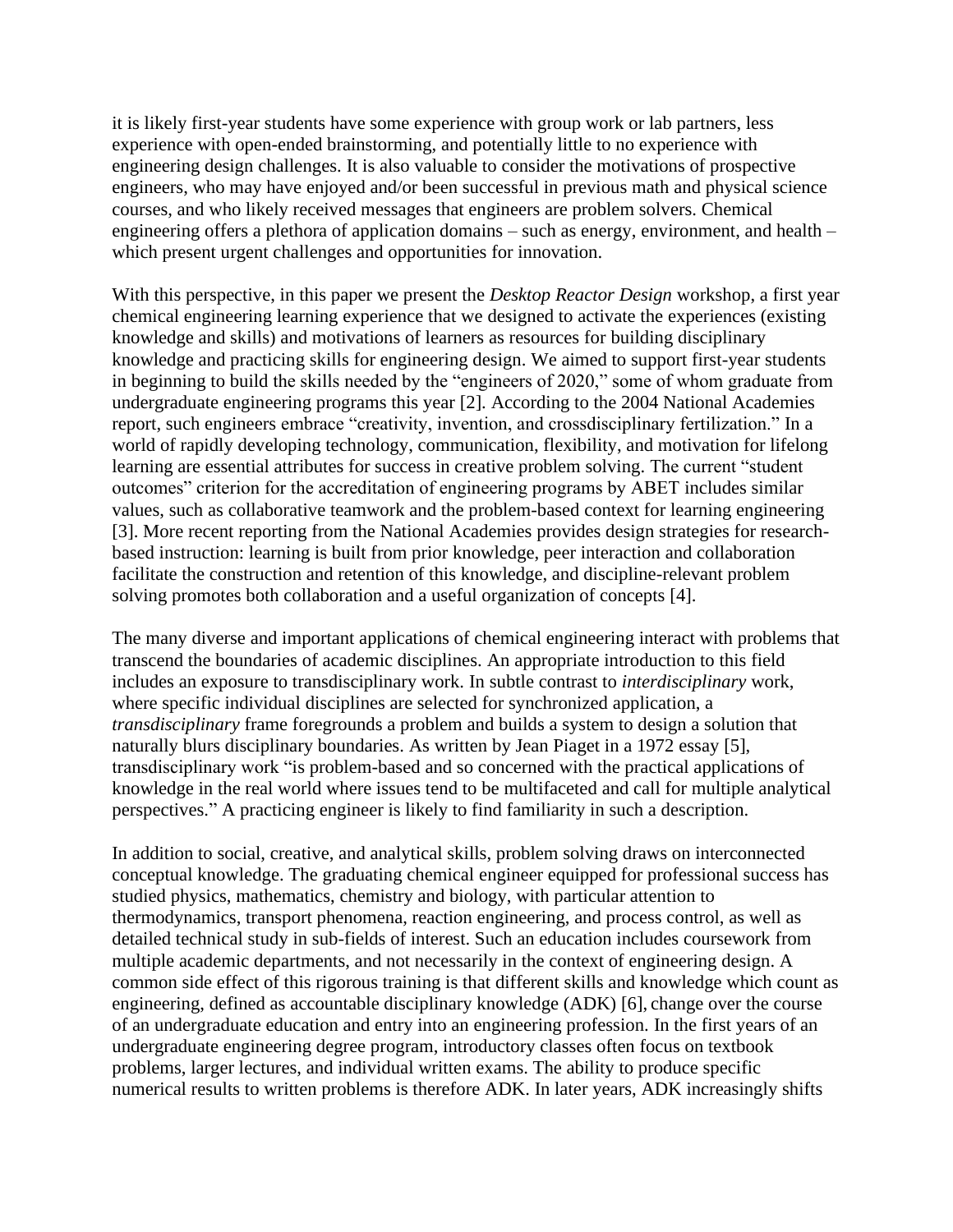towards teamwork, communication skills, research, and collection and analysis of data. Courses become more project-based and assignments have longer timelines with more open-ended solutions. For students this shift in ADK can be a source of frustration or anxiety, as they experience a misalignment between their understandings of problem solving and the work that was expected of them [6]. However, the open-ended problem solving required of students later in their studies is more reflective of the work of a professional engineer.

### **Workshop Design**

### *Workshop Goals and Overview*

The 60-minute *Desktop Reactor Design* workshop detailed in this paper was conceptualized with attention to the unique first-year engineering experience. First impressions of chemical engineering are a critical bridge between the incoming motivations, skills, and knowledge of first-year undergraduates and the training required for thoroughly equipped problem-solvers. Our workshop design provides a model for collaboratively building engineering skills and conceptual knowledge without first having to introduce students to significant amounts of background content. The workshop is intentionally accessible to learners who have not yet completed introductory college-level physical science and math (e.g. general chemistry). Therefore, it fits in the first-year education of a student interested in chemical engineering, who may or may not have declared the major, and who may not have taken (even concurrently) any courses in a chemical engineering department. Demonstrated in the Results and Discussion section of this paper, the workshop activities explicitly connect learners' actions to the conceptual knowledge and skills typically developed in courses spanning a chemical engineering curriculum. Therefore, the workshop is a broad and authentic introduction to this field. While the specific activities we present here comprise a single hour-long learning experience, the ideas used to create and arrange them are general, and thus may be extended to learning experiences of different scales, such as a series of workshops, a module within a course, or semester-long course curriculum.

The workshop has five sections (Table 1). First, for ten minutes of *design parameter ideation,* learners work together to brainstorm engineering parameters they consider relevant for chemical reactors, while facilitators record and represent ideas shared aloud on a visible whiteboard. During ideation, a learner might suggest the "shape" of the vessel, and a facilitator might write this down, ask learners what reactor geometries could be used, and then draw these geometries on the board. In the next phase, learners are faced with a 20-minute, team-based *desktop model design challenge.* As a model for optimizing mixing in a chemical reactor, learners are challenged to design a recipe and protocol for the best-mixed batch of chocolate milk, choosing from a variety of ingredients, ratios, mixing tools, containers, and other parameters (all materials described in the appendix). Through the desktop model, learners justify design decisions and draw conclusions from their empirical observations. Facilitators provide further context for these observations and conclusions by briefly presenting *textbook and industry examples* related to chemical reactor design. These schematic representations and photographs of chemical reactors from educational resources and industry build connections to chemical engineering education and practice. Then, a simple *3D modelling tutorial* (more details in Results and Discussion) prepares the learners to prototype a reactor vessel with 3D modelling software (SolidWorks). For the conclusion of the workshop, learners once again work in an engineering team to tackle this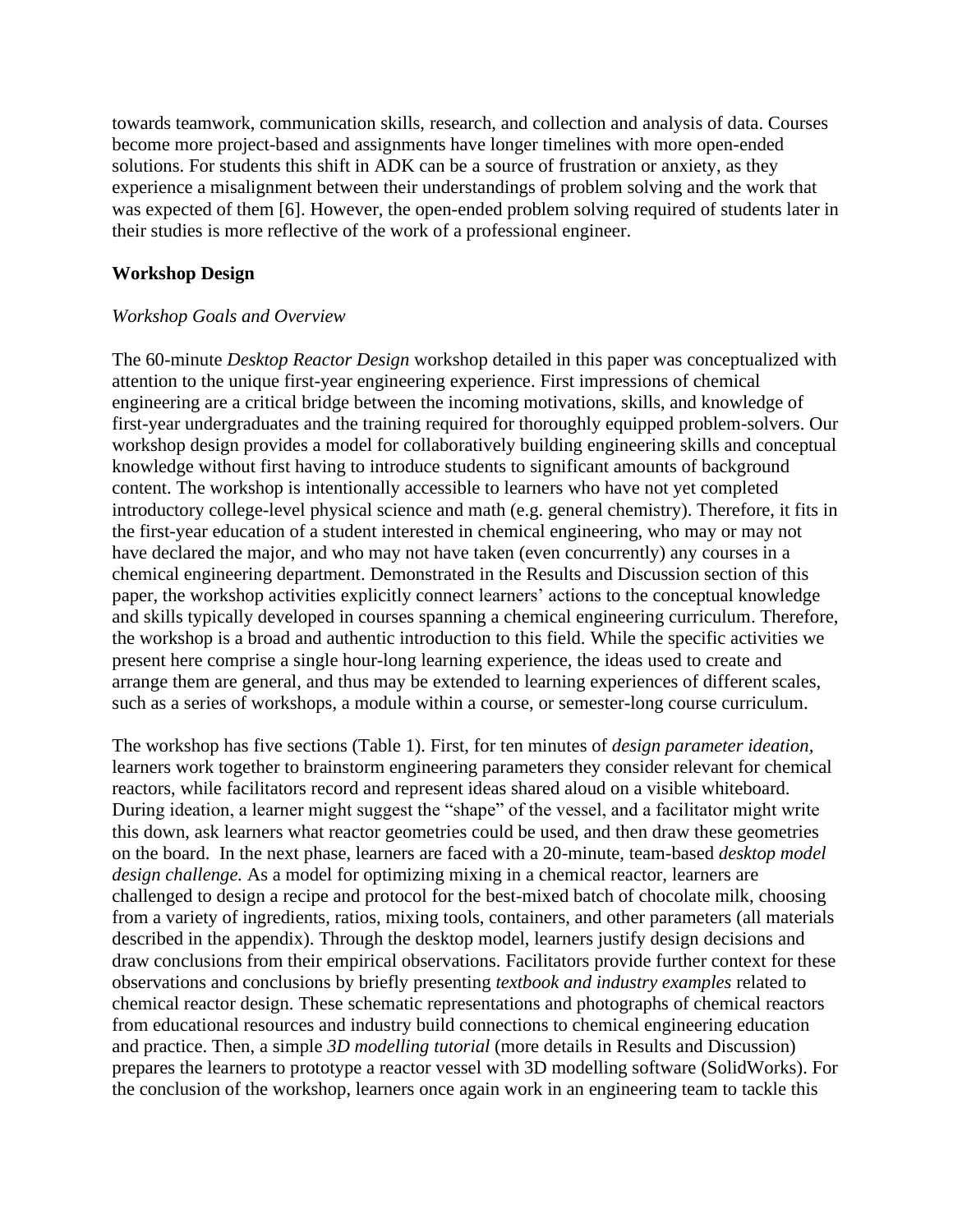*3D modelling design challenge*. Learners may draw upon observations and connections from throughout the workshop to consider reactor volume and geometry favorable for mixing, and to justify these decisions.

| Workshop<br><b>Component</b>                                     | <b>ICAP Taxa</b>                                                                                                                                                                                                                     | <b>Active/Reflective Role</b>                                                                                                      |
|------------------------------------------------------------------|--------------------------------------------------------------------------------------------------------------------------------------------------------------------------------------------------------------------------------------|------------------------------------------------------------------------------------------------------------------------------------|
| Design<br>Parameter<br><b>Ideation</b><br>$(10 \text{ minutes})$ | <b>Interactive:</b> Learners use each other's ideas as a<br>starting place for their own suggestions.<br><b>Constructive:</b> Learners build on their own ideas or<br>drawings of their ideas on the board.                          | <b>Reflective: Learners</b><br>activate past experiences in<br>chemistry labs or draw on<br>general background<br>knowledge.       |
| Desktop Model<br>Design<br>Challenge<br>$(20 \text{ minutes})$   | <b>Interactive:</b> Learners discuss ideas, consider the<br>merit of one other's ideas, and test them out with<br>the desktop model.                                                                                                 | <b>Active:</b> Learners carry out<br>experiments and draw<br>conclusions based on direct<br>observation.                           |
| Textbook and<br>Industry<br>Examples<br>$(5 \text{ minutes})$    | <b>Constructive:</b> Learners generate connections<br>between their observations from the desktop<br>model and the example reactors.<br>Passive: Learners look at pictures without<br>generating connections.                        | <b>Reflective:</b> These examples<br>contextualize the hands-on<br>experience from the design<br>challenge.                        |
| 3D Modelling<br>Tutorial<br>$(10 \text{ minutes})$               | <b>Constructive:</b> Learners generate questions about<br>how to perform useful operations in the software.<br>Active: Learners repeat/rehearse certain useful<br>operations.<br>Passive: Learners watch and listen to the tutorial. | <b>Reflective: Learners</b><br>consider how the 3D<br>modelling software could be<br>useful to them designing a<br>reactor vessel. |
| 3D Modelling<br>Design<br>Challenge<br>$(15 \text{ minutes})$    | <b>Interactive:</b> Learners contribute to a shared<br>product (reactor vessel) by asking questions,<br>making suggestions, and taking turns operating<br>the modelling software.                                                    | <b>Active:</b> Learners work<br>together to create a 3D<br>model.                                                                  |

Table 1: *Desktop Reactor Design* workshop summary with ICAP taxa and active/reflective roles

## *Theoretical Frameworks for Workshop Design*

*Productive disciplinary engagement.* The design criterion for these activities is simply stated but challenging to achieve: workshop participants gain direct experience *doing* chemical engineering design themselves. To understand when learners are "doing chemical engineering," we use the lens of productive disciplinary engagement [7]. Learners are engaged when they seek to make contributions during a task, which may be expressed by collaborating with a team, physical manipulation of materials, or eye/body alignment with the task, for example. This engagement is disciplinary when there is contact between what the engaged learners are doing and the practices of a discipline, such as engineering. For the purposes of this workshop, disciplinary engagement in engineering can include applying the practices of engineering design to transdisciplinary work. This engagement is productive when it leads to intellectual progress in a discipline's norms, such as ideation, building prototypes, collecting and assessing data, and iteration during engineering design.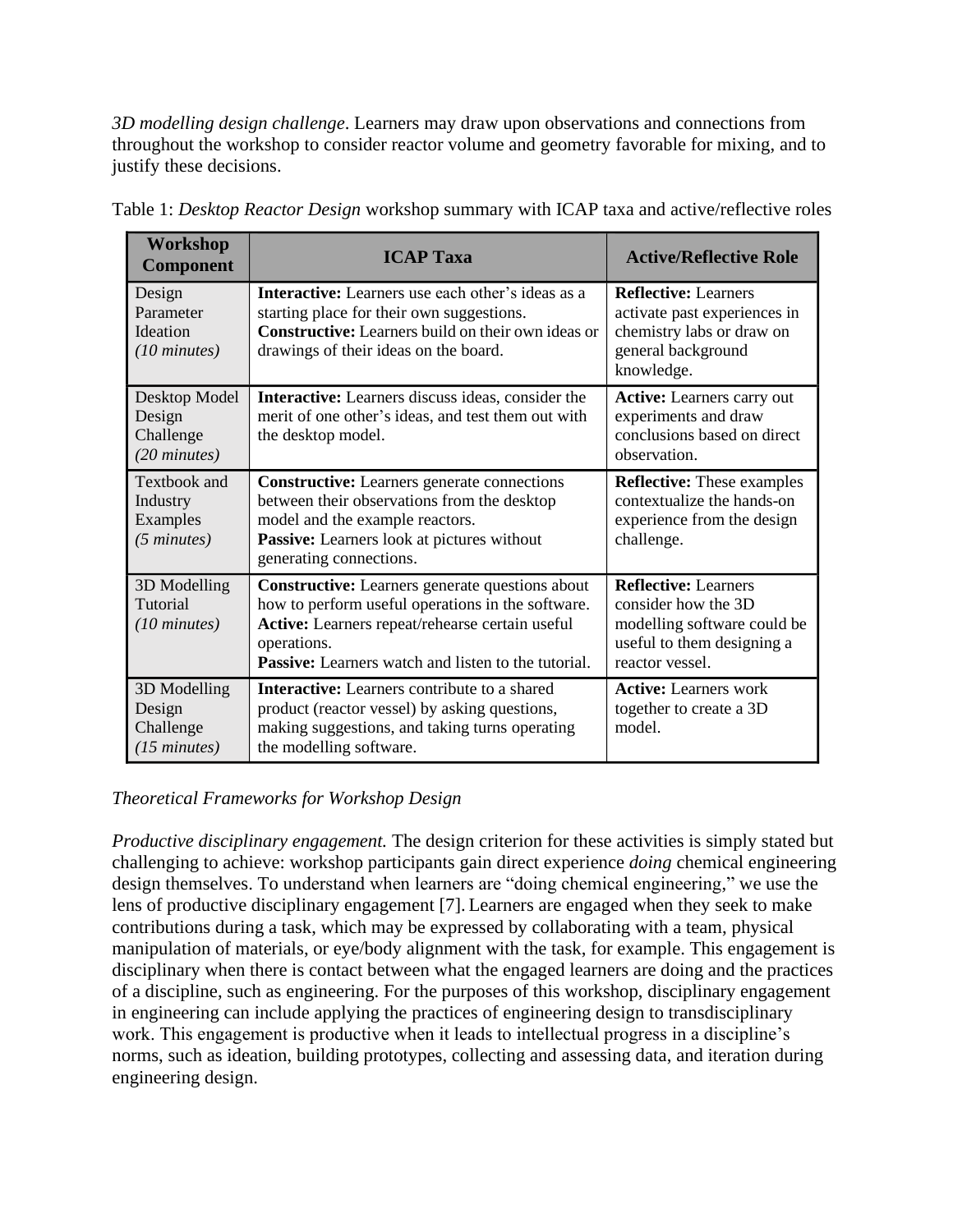*ICAP*. We refer to the ICAP taxonomy to inform the design of activities, components of the workshop, which promote cognitive engagement [8]. ICAP establishes a hierarchy of activity types with respect to levels of this engagement, with *interactive* activities involving dialogue the most engaging, followed by *constructive* generation of knowledge through individual reflection on or revoicing of content, *active* repetition of information verbally or through physical manipulation or verbatim notes, and *passive* receiving of information. The second column of Table 1 assigns ICAP taxa to the components of this workshop. Multiple taxa may be assigned to a given component because a given activity may include significant instances of different levels of cognitive engagement. For example, while learners brainstorm parameters for engineering a chemical reactor, they may dialogue with each other in order to ideate on specifics based on each other's suggestions. In the same activity, the same learners may also internally build on their own ideas to generate new ones, and while the former case is interactive, the latter is constructive.

*Fidelity and complexity.* To promote disciplinary engagement, engineering activities in the workshop follow guiding principles of fidelity and complexity [9]. Fidelity is the similarity of the training to working conditions in the field of engineering. Meanwhile, complexity is useful to promote teamwork, as a more complex activity has multiple interdependent tasks that require significant cognitive effort, so individuals must pool skills and resources to complete them. Focusing the subject matter of the workshop on chemical rector design (more granularly on mixing in chemical reactors) utilizes the synergistic character of fidelity and complexity. Reactor design synthesizes conceptual knowledge from throughout a chemical engineering education, from basic chemistry to heat and fluid transport to control systems, and a design challenge such as specifying a reactor vessel to support homogeneous mixing is a realistic task in the chemical engineering practice. Moreover, such a complex task, further complicated by the introduction of unfamiliar 3D modelling software, encourages a team of three workshop participants to work together.

*Divergent and convergent thinking.* An additional frame for engineering design is as a decisionmaking process, the interplay of divergent and convergent modes of thinking [10]. Divergent thinking involves expanding from facts into a multitude of possibilities, and convergent thinking leads to convergence of questions arising from these possibilities into new facts. Decision making in the engineering design process involves divergent thinking for ideation of potential relevant parameters and solutions, as well as convergent thinking to narrow this solution space and plan and implement a design. Convergent thinking in the classroom setting may be more familiar to first-years, as it can solve the quantitative written problems associated with the ADK at the start of an undergraduate engineering education. The beginning of this workshop, where learners are invited to generate their own ideas for parameters relevant to chemical reactor design, is an opportunity to practice divergent thinking. During the mixing desktop model, divergent thinking meets concrete examples of parameters to vary, and through experimentation with the model system, design decisions are made. Similarly, learners work in teams to use 3D modelling software to design a reactor vessel, converging design possibilities into a product to print.

*Multiple cycles of reflection and action.* While individual workshop components are designed to elicit productive disciplinary engagement in engineering design, these components are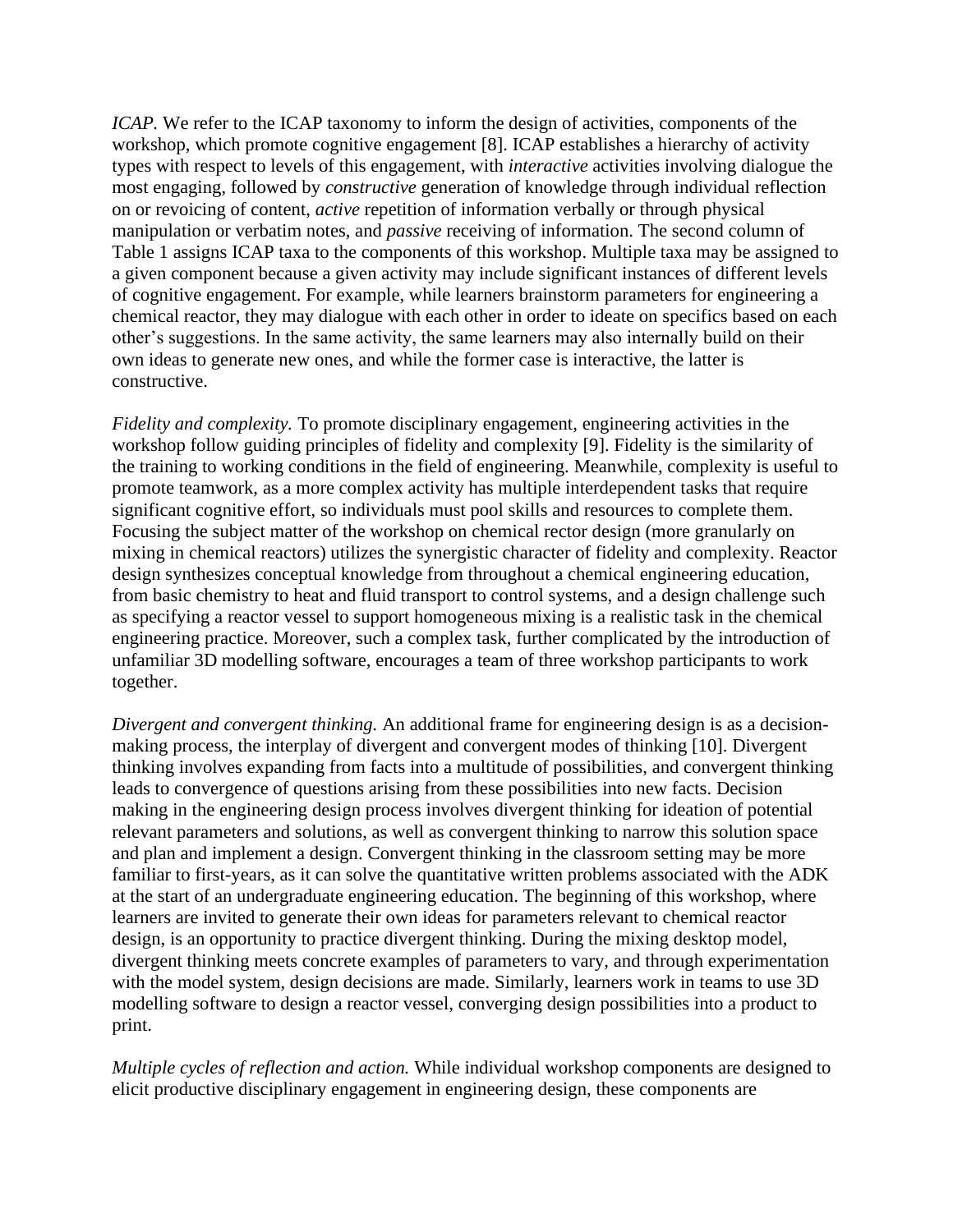intentionally ordered to activate background knowledge and new experiences as the building blocks of new knowledge and skills. To this end, each component is identified with a role as either an *active* or *reflective* task, as shown in the third column of Table 1, where these roles are irrespective of ICAP taxa. In an active task, learners engage with a problem through a hands-on, concrete experience, while in a reflective task, they consider observations from experiences (such as an experiment) and existing knowledge to make predictions, draw conclusions, and build new knowledge and ideas. The first activity of the workshop is reflective, intended as a bridge between previous knowledge and experiences (such as reacting chemicals in a beaker during chemistry lab) and the content of the workshop. The desktop model design challenge is active, both an opportunity to apply the knowledge activated in the previous reflective task and a chance to generate new ideas to consider in the next reflective task. We propose this cycle of reflective and active tasks enables learners to collaboratively build knowledge and limits the need for significant technical background despite the complexity of engineering design. From this understanding, this strategy is well aligned with the goal of introducing first-year undergraduates to the chemical engineering field.

#### **Results and Discussion**

After carefully designing the workshop according to the goals and frameworks discussed above, we piloted it with three volunteer participants. In this section of the paper, we provide a narrative report on this initial workshop enactment. The facilitators were the first and second authors, and the participants were three female first-year undergraduates who had recently declared intended majors in chemical engineering at the same small private university.

#### *Design Parameter Ideation*

To begin the *Desktop Reactor Design* workshop, we prompted the learners to share what they envisioned when they heard the words "chemical reactor." The goal was to brainstorm key parameters for reactor engineering. This exercise in divergent thinking was unfamiliar for the participants, an evident mismatch with the ADK of their concurrent first-year courses, such as general chemistry. In a bid to activate past experiences, we encouraged the learners to think about reacting chemicals in a beaker during lab – essentially a scaled-down chemical reactor. Lauren volunteered that she imagined cylindrical tanks, and we invited the other learners to further describe what the tanks looked like as they all nodded in agreement. Another learner mentioned controls and valves, opening a discussion of what the valves were measuring and what was being controlled, which led to answers such as temperature, pressure, and humidity. The interactive character of this activity created a sustained period of ideation. Eventually, mixing was discussed after a facilitator's invitation to think back to what the learners did when a reaction wasn't happening as expected in chemistry lab (they usually shook the beaker a bit to mix). We recorded key words and drew representations of what the learners discussed on a whiteboard, and as they did, the learners became emboldened and more vocal in sharing ideas. In addition, we emphasized how parameters the learners introduced would become recurrent topics in future chemical engineering coursework. Figure 1 includes the whiteboard from this *design parameter ideation* section of the workshop, as well as a schematic representation of what we drew as the learners ideated. Components of the schematic in Figure 1 are labelled with important chemical engineering topics to emphasize the contact between this activity and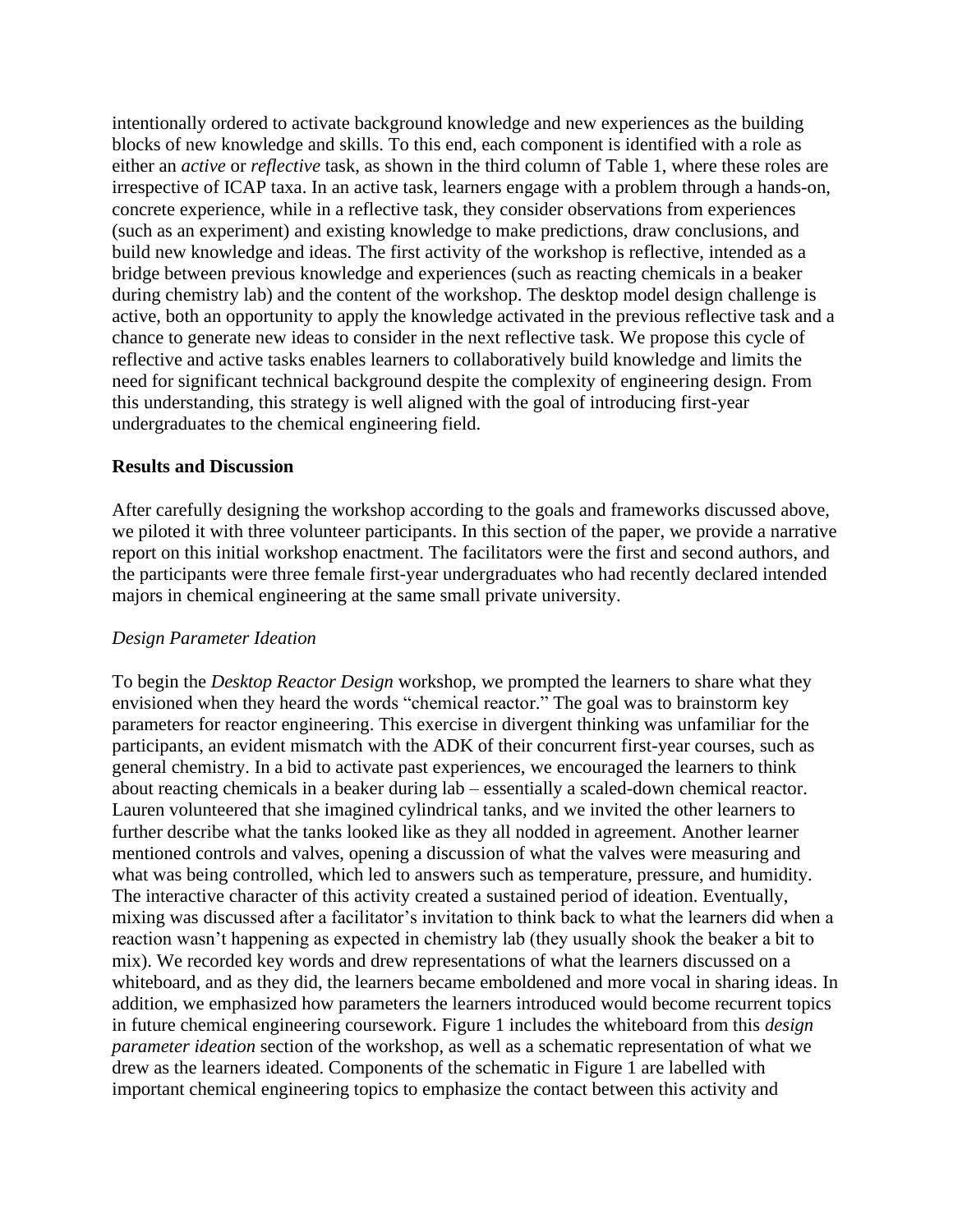chemical engineering education and practice.



Figure 1: Schematic representation, components labeled with relevance to typical chemical engineering coursework, of the whiteboard diagram created during the *design parameter ideation* stage of the workshop

## *Desktop Model Design Challenge*

Next, we provided the participants with a series of containers, mixing implements, milks, and chocolate flavorings and challenged to design a well-mixed, delicious cup of chocolate milk as a team (materials listed in the appendix). They were challenged to justify all design decisions and invited to experiment without immediately creating a final design. After the reflective *design parameter ideation*, the workshop was grounded in engineering practice and the participants had called their relevant background knowledge and experiences to mind. Engaging with the new active task, the participants methodically discussed how the various attributes of each parameter (vessel, milk fat content, chocolate properties, stirring tool) would impact mixing. First sustaining a divergent mode of thinking, the participants planned and carried out some simple experiments, and then observed how a tall, narrow vessel led to more difficult mixing than a wide, round bottomed container. Clara questioned precisely how to assess homogenous mixing and generated some ideas: checking the sides of the container for residue after emptying the liquid and using color to qualitatively detect chocolate concentration. Her suggestions, coupled with additional experiment, led the team to choose chocolate syrup for their design after a direct comparison with powder across different vessels.

The learners were consistently dialoguing with one another during this design challenge. They introduced ideas to consider, shared tasks such as performing experiments, and assessed results to make decisions, which are all characteristic of an interactive activity in the ICAP taxonomy. Alternating between ideating, experimenting, and making evidence-based choices, the learners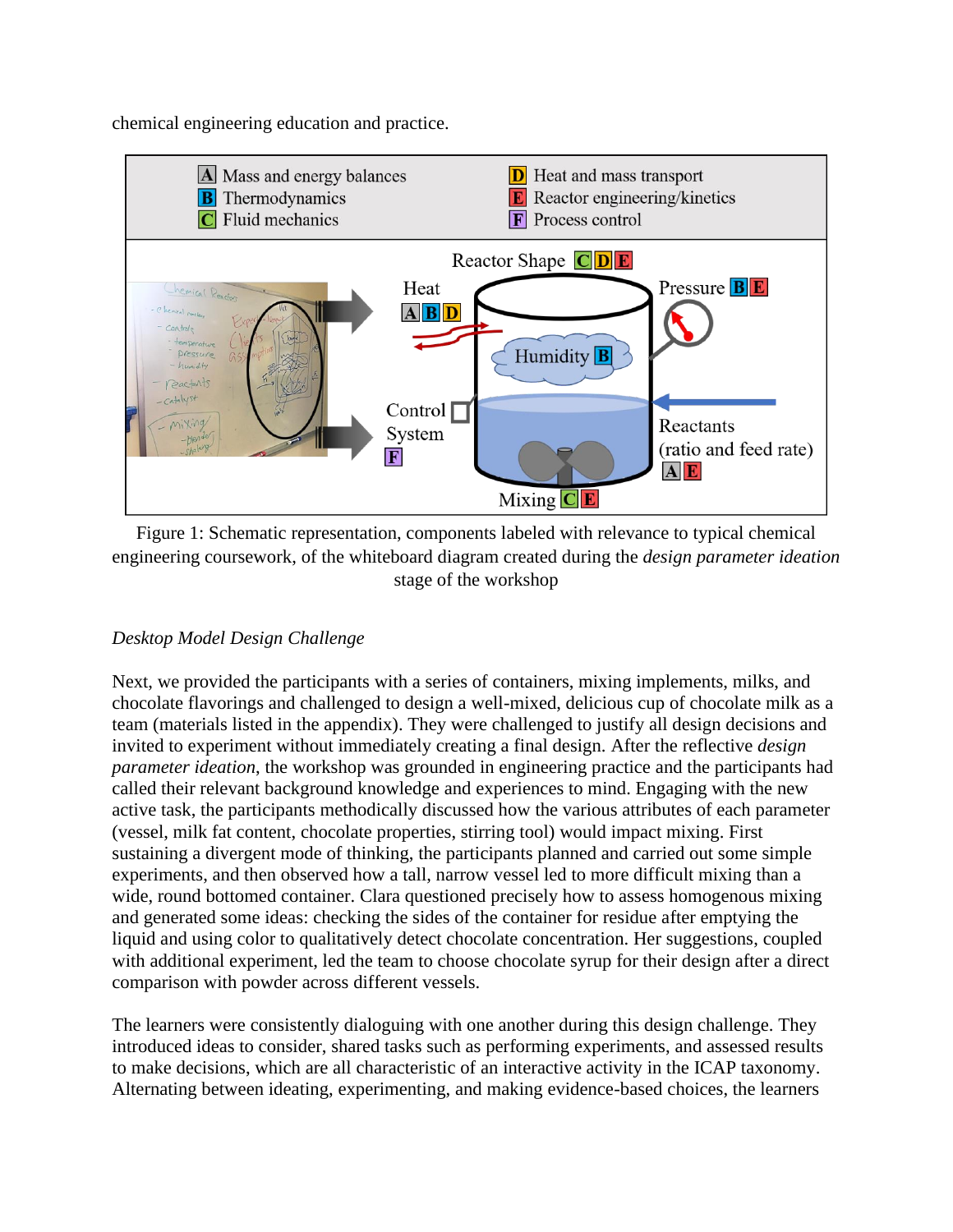demonstrated facility with convergent and divergent thinking to make engineering decisions. The multitude of parameters to vary made the activity complex despite the apparent simplicity of making a drink, and the facilitators described how the actions of the learners were connected to engineering practice as they navigated a design process. Table 2 catalogues instances of engineering decision making, providing the learners' actions and the relevant connections to chemical engineering conceptual knowledge and skills. The sum of these instances is sustained productive disciplinary engagement during the *desktop model design challenge*.

| <b>Decisions</b>                                                                                                                                                         | <b>What Learners Did</b>                                                                                                                                                 | <b>Engineering Connection</b>                                                                                           |
|--------------------------------------------------------------------------------------------------------------------------------------------------------------------------|--------------------------------------------------------------------------------------------------------------------------------------------------------------------------|-------------------------------------------------------------------------------------------------------------------------|
| Container<br>geometry                                                                                                                                                    | Hypothesized and observed a rounded<br>bottom improved mixing; larger batches are<br>harder to mix but create more product                                               | Geometry impacts reactor dead<br>volume $(E)$ ; batch size impacts<br>process time $(F)$                                |
| Syrup or powder?                                                                                                                                                         | Observed that powder floats and clumps<br>while syrup sinks; selected syrup                                                                                              | Material properties impact<br>transport $(C, D)$                                                                        |
| Type of milk                                                                                                                                                             | Kept milk constant while comparing syrup<br>and powder, hypothesized fattier milk<br>dissolves chocolate ("like dissolves like")                                         | Experimental design and<br>solubility properties from<br>general lab chemistry                                          |
| Mixing tool                                                                                                                                                              | Supposed that different mixers were best<br>suited to different containers, selected<br>smaller tools for smaller containers, and<br>compared several batches            | Selecting process equipment<br>(E, F)                                                                                   |
| When/how to add<br>ingredients                                                                                                                                           | Questioned whether to add milk or<br>chocolate first, and observed adding syrup<br>gradually while mixing was effective                                                  | Fed-batch reactor $(E)$                                                                                                 |
| How to measure<br>results                                                                                                                                                | Identified that color indicates chocolate<br>concentration and residue after container<br>emptying suggests incomplete mixing                                            | General lab chemistry, reactor<br>engineering $(E)$ , engineering<br>design: defining and measuring<br>success criteria |
| Human factors                                                                                                                                                            | Asked: "Who are we designing for?"                                                                                                                                       | User/client-centered design                                                                                             |
| Team roles                                                                                                                                                               | Savannah identified as a chocolate powder<br>expert; divided tasks to test different<br>containers simultaneously; initiated<br>discussions to make collective decisions | Teamwork is important in<br>capstone projects and<br>professional engineering<br>settings                               |
| $\Delta$ Mass and energy balances<br>Heat and mass transport<br><b>B</b> Thermodynamics<br>Reactor engineering/kinetics<br>$ C $ Fluid mechanics<br>Process control<br>E |                                                                                                                                                                          |                                                                                                                         |

Table 2: Summary of engineering decisions made by learners during the *desktop model design challenge*

## *Textbook and Industry Examples*

The new experience of the *desktop model design challenge* opened opportunity for the construction of new knowledge, which was further realized through the next reflective task: building connections to *textbook and industry examples.* Participants were shown the images reproduced in Figure 2 and prompted to point out features relating to their ideas and observations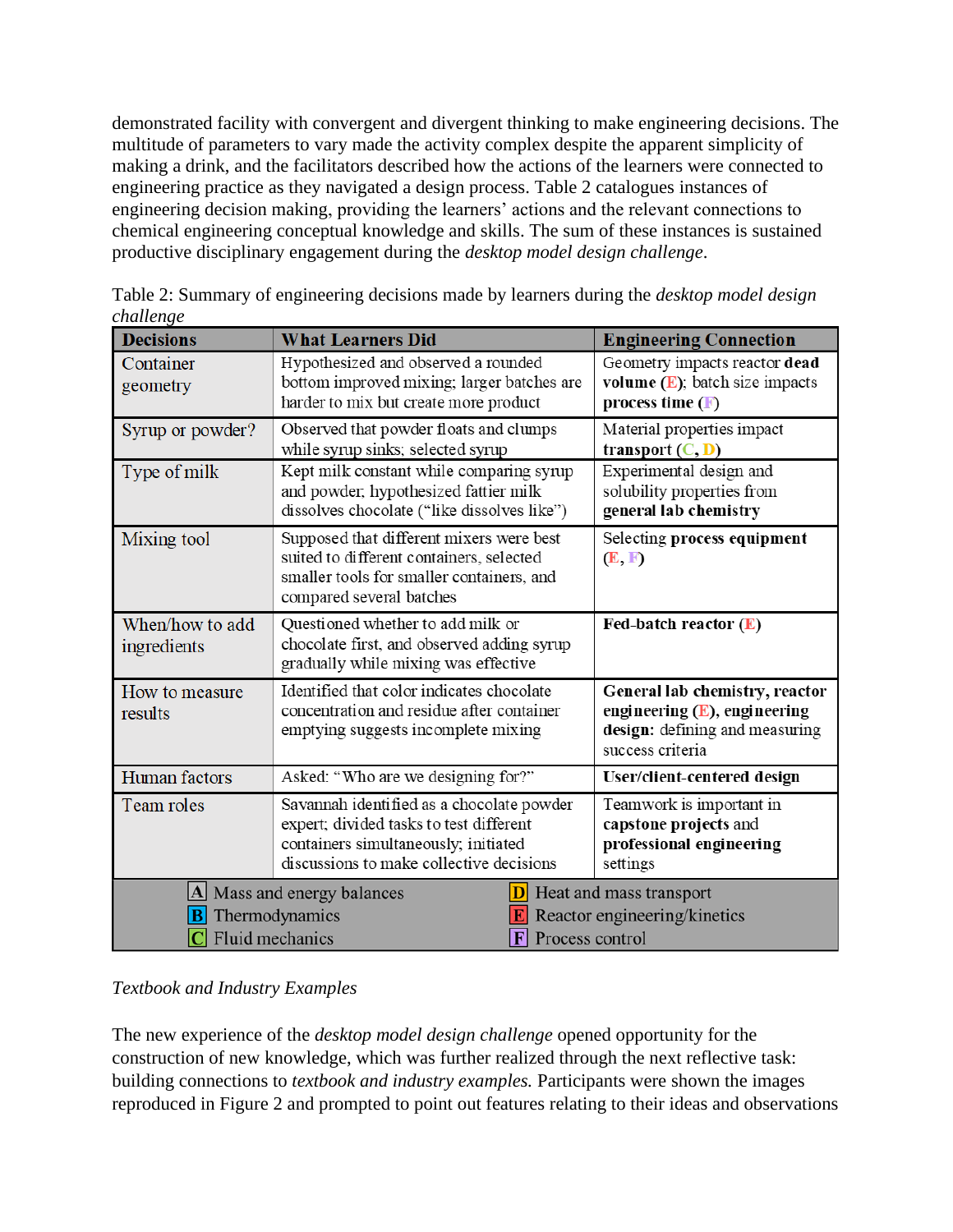during the workshop thus far, as well as to ask questions. All the images matched the learners' expectations and design choices related to vessels with rounded bottoms, and some also matched the expected cylindrical shape. We emphasized that not all real reactors matched the examples, but for reasons the learners identified earlier, minimizing edges in a reactor vessel is a common design choice. Learners were particularly interested in the scale of real reactors, which was an earlier point of discussion when the team considered how much chocolate milk was reasonable to make in a batch. We discussed how the impeller in Figure 2b was designed for homogenous mixing at all levels of the liquid, which had proved difficult in taller containers with the implements provided in the *desktop model design challenge.* In addition, the first-year undergraduate participants were equipped to recognize the mixing phenomena shown schematically in Figure 2d, making connections to observations from the desktop model. While this schematic is used in an upper-level undergraduate reactor design course, stagnant areas in the desktop model presented themselves when the participants used Clara's method of checking for chocolate residue on the sides and bottoms of their mixing containers.



Figure 2: Images shown as *textbook and industry examples* to provide context for the first two stages of the workshop [11]

### *3D Modelling Tutorial and Design Challenge*

The rest of the *Desktop Reactor Design* workshop utilized 3D modelling software, central to mechanical engineering curricula but rarely taught to undergraduates interested in chemical engineering. Its inclusion in the workshop has application-based motivation: workshop participants are challenged to design a reactor vessel for mixing, and the software provides the opportunity to create a 3D-printable prototype. A hypothetical follow-up workshop could use the printed prototype as a starting point for further experiment, as the next stage in an iterative design process. The application-motivated use of 3D modelling software is a consequence of the transdisciplinary perspective on engineering practice that informs the design of this workshop.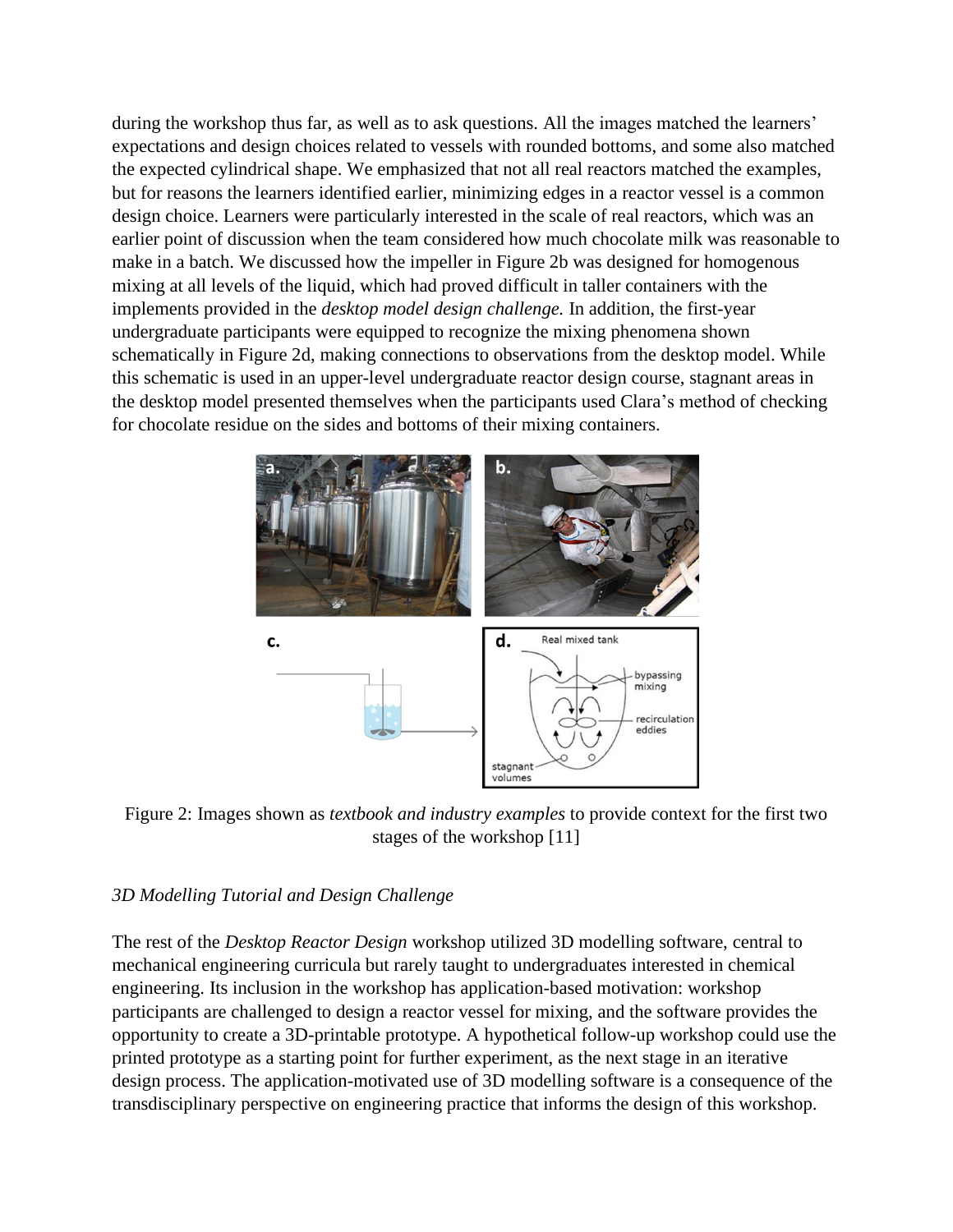*3D modelling tutorial.* First, a simple tutorial provided the reflective task of connecting operations in the software with design objectives uncovered during the *desktop model design challenge*, the last active task. The format of this tutorial was an interactive demonstration. During the *3D modelling tutorial,* one facilitator invited the learners to watch what happened to a model on a computer screen as he manipulated it and described conceptually the steps he was taking to make the changes he wanted. Then, he carried out the same operations more slowly, inviting the learners to watch specific buttons and tabs in the software interface so they could operate it themselves. Instances of the tutorial were active (ICAP taxon) as learners rehearsed how to carry out individual operations with the software. Other instances were constructive, as learners generated questions about different operations related to carrying out their intentions for designing a prototype vessel. The "container" modelled for the demonstration was a very poor option to facilitate mixing, in order to not influence learner design decisions, and the tutorial did not exceed ten minutes in duration.

*3D modelling design challenge.* After the tutorial, the team of undergraduates took control of the software to prototype a reactor vessel in the workshop's final active task, the *3D modelling design challenge*. Learners began by discussing their desired geometry, and quickly agreed on a cylinder based on their prior observations and discussions. The three learners took turns operating the keyboard and mouse, though all three were cognitively engaged with the design process, weighing decisions as a team before making any moves in the software. With the screen at the center of the table and all three learners circling it, the computer and the 3D reactor vessel it displayed was a shared product and catalyst for interactive dialogue. Although they had become familiar with important considerations in reactor design by this point in the workshop, this design challenge maintained complexity by introducing the new software, which allowed for the quantitative specification of the prototype geometry. Moreover, the team naturally adopted the engineering decision making practices honed throughout the first active task. They debated radius to height ratios appropriate for hypothetical mixing tools, wall thicknesses required for mechanical sturdiness and temperature insulation, and how best to reduce unmixed dead volume. At the participants' request, a facilitator gave a brief additional demonstration of how to round edges, after the team decided a rounded bottom was the best option for reducing stagnant areas in the prototype vessel.

While modelling the prototype, Lauren would occasionally appear impatient with the group discussion and encourage her fellow learners to move faster to approach a finished product, a value situated in engineering school world. When she did, Maggie would offer a justification for continuing the discussion to its conclusion, such as by connecting choices about the cylinder height and radius in the software to their effects on batch size and the efficacy of different mixing tools. The theory of *figured worlds* helps to explain this tension between Lauren and Maggie: accurate and efficient completion of assignments is paramount in "engineering school world," while the design of useful products is prioritized within "engineering practice world" [12], [13]. Maggie was making bids to remain in engineering practice world, and when the other members of the team re-engaged her in discussion of parameters grounded in engineering design considerations, her bids were accepted. That the team members consistently accepted bids into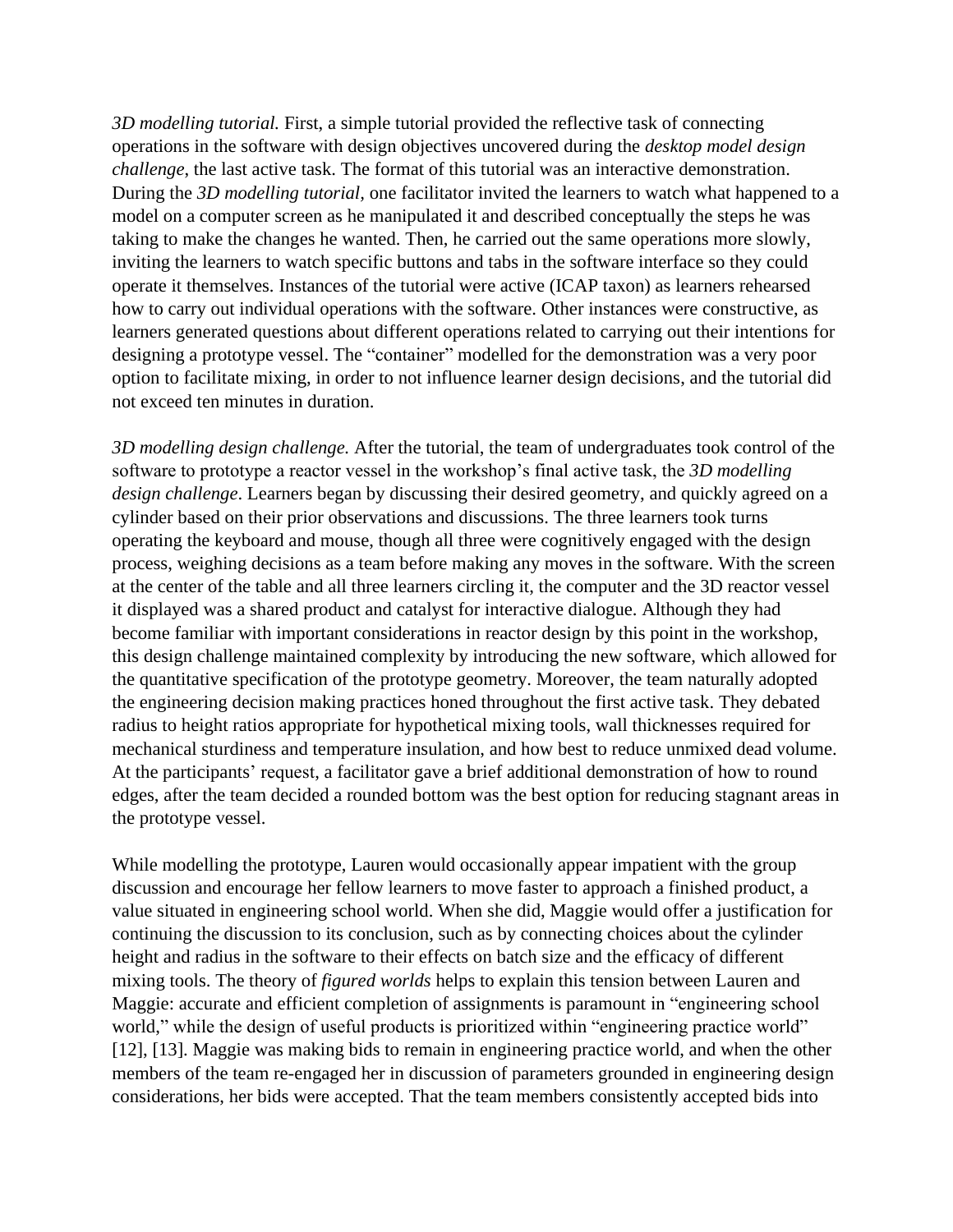engineering practice world is partially a reflection of the activity's fidelity, and evidence of sustained productive disciplinary engagement.

*Learner perspectives.* At the workshop's conclusion, the team had a completed, 3D-printable model for a reactor vessel they collaboratively designed. Asked to identify when they felt like they were doing engineering during the workshop, Clara and Maggie were quick to identify the *3D modelling design challenge*. Clara elaborated that the activity matched her expectations about engineering work, and Maggie described how she felt the activity was relevant to engineering practice, attesting to its fidelity. The participants were also asked what impressions of chemical engineering the *Desktop Reactor Design* workshop provided overall. Maggie emphasized the skills the workshop enabled her to use, making a connection to the skills she might use later in her studies and as a professional engineer. In referencing these skills, Maggie was thinking about the accountable disciplinary knowledge of chemical engineering, and predicting that the engineering decision making practices she used in the workshop were going to be central to her skillset as she advanced in her engineering education. Maggie, interested in getting involved in chemical engineering research as an undergraduate, also connected skills from the workshop to the disciplinary practices of engineering faculty. She recognized that engineering research is highly collaborative.

### *Discussion*

Throughout this workshop, the team of participants worked through reflective tasks to connect previous knowledge and experiences to new ideas in chemical engineering, as well as active design challenges to directly engage with the skills of the chemical engineering practice. Meanwhile, we identified and described how the learners' actions had meaning and value in a chemical engineering context [13]. While navigating the workshop, the participants learned and used chemical engineering knowledge and skills, and as they did, their actions were affirmed as meaningful in order to welcome them into the chemical engineering community of practice [14]. While the workshop is designed to introduce participants to chemical engineering, it relies on the facilitators to help participants find belongingness in the chemical engineering discipline. Chemical engineering provides a powerful toolkit to engage with urgent and complex challenges facing humanity and the planet. Chemical engineering – and engineering broadly – also glaringly underrepresents identities other than the most privileged, in universities and professional practice, due to historic and systemic structures of power [15]. Educators are positioned to make the engineering field more inclusive by inspiring enthusiasm and confidence in students as they participate in engineering design and develop unique engineering identities. From this viewpoint of social justice, it is essential that first impressions of chemical engineering are welcoming.

We have presented this workshop model as a proof-of-concept demonstrating activity design and pedagogical strategies for introducing first-year undergraduates to chemical engineering. Since the workshop was tested with three volunteer participants (one engineering team) and two facilitators, there are limitations to this demonstration and thus, compelling research questions which remain. We identify general ideas for discipline-based, research-informed activity design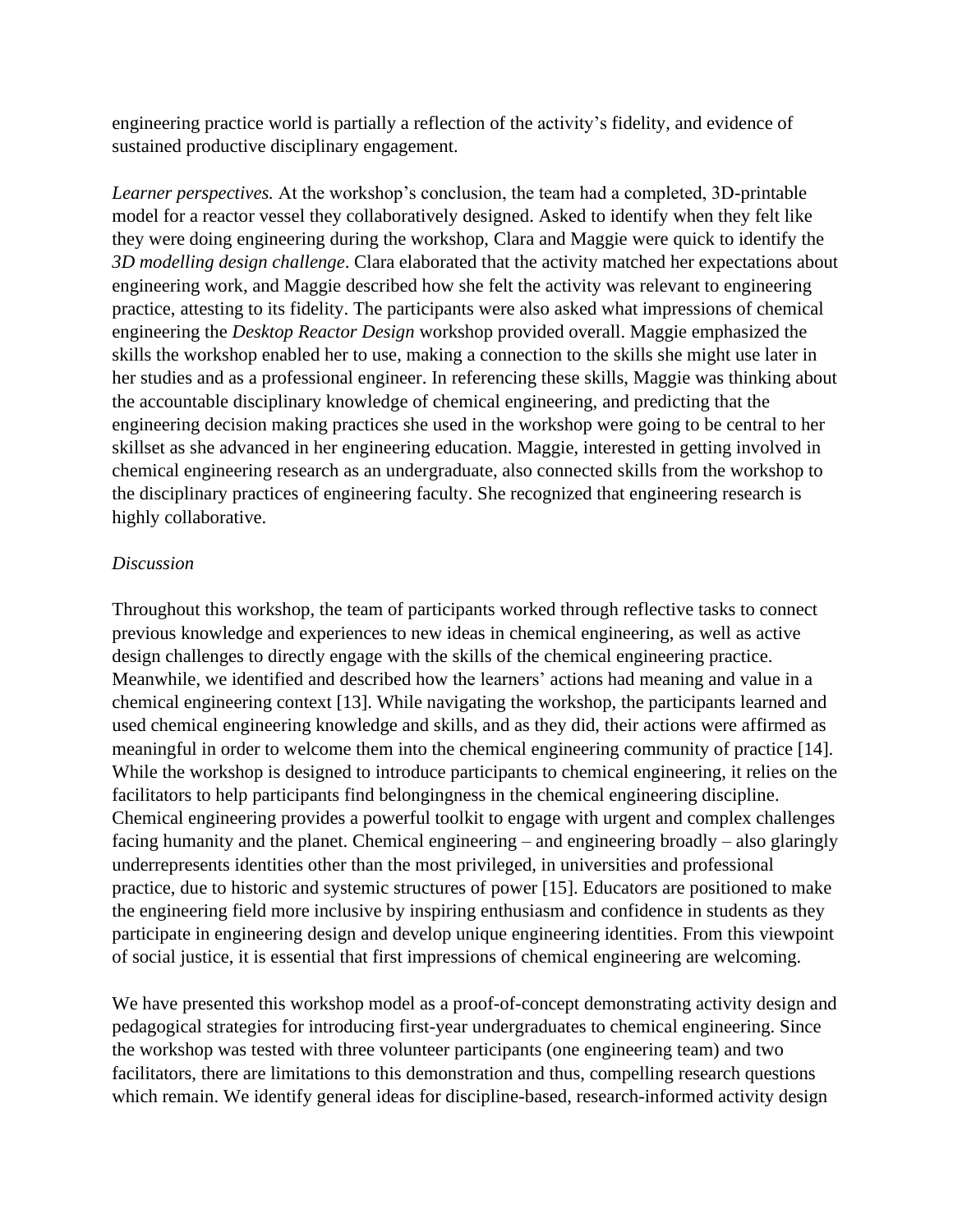with the intention that the types of activities in this workshop are scalable, both for expanding a workshop such as this for a larger group of learners, and for creating a series of workshops or sessions of an undergraduate course. Increasing the number of learners for very interactive activities could eventually cause difficulty for facilitators' tracking the progress of individuals, but a classroom with dozens of students (in engineering teams of three) could likely be managed with one facilitator per about five teams. Facilitators' identification and affirmation of learners' engineering practices is critical for creating a welcoming and informative introduction to chemical engineering, so the facilitator-to-learner ratio must allow for this. In scaling activities like those we present here, we could learn more about how learners with varied identities and backgrounds interact with engineering design and one another within the first-year chemical engineering context. While inclusion is a priority in this workshop, the volunteers for its pilot enactment consisted of a single all-female engineering team. The role of gender and other identities in first-year undergraduate engineering spaces – especially in the dynamics of engineering teams – must be the focus of ongoing work for engineering educators designing learning experiences.

#### **Conclusion**

We present an introductory chemical engineering workshop designed to activate the motivations, knowledge, and skills of first-year undergraduates as resources for constructing new disciplinary knowledge and for productively engaging in engineering design. Activities in the workshop cycle between reflective and active tasks to promote this construction of knowledge and skills.

The *Desktop Reactor Design* workshop was tested with a group of three volunteer participants, all female first-year undergraduates who recently declared intended majors in chemical engineering. First, the team of learners generated parameters relevant to reactor design in a group brainstorming activity, while we encouraged them and provided context to their ideas by drawing representations and making connections to chemical engineering practice. Then, the learners experimented with a desktop model of mixing in a reactor to make evidence-based design decisions and create a homogenous solution of chocolate milk. In a reflective task, the learners made connections between their observations from the desktop model and example images of reactors from educational resources and the engineering industry. Next, we provided a brief tutorial on 3D modelling software, outside common disciplinary boundaries of chemical engineering, but very useful for the task of creating a 3D-printable reactor vessel prototype. To conclude the workshop, the learners engaged in transdisciplinary engineering work to operate the software and specify a collaborative, quantitative reactor design.

A combination of intentional activity design, workshop structure, and affirmations of engineering practices throughout can create a compelling, rigorous, and welcoming introduction to chemical engineering. Undergraduates in the first year of their engineering education, faced with transition and opportunity, are equipped and excited to do productive engineering work. Educators who recognize and celebrate this are positioned to prepare new engineering learners to be curious problems solvers, meticulous decision makers, and confident chemical engineers.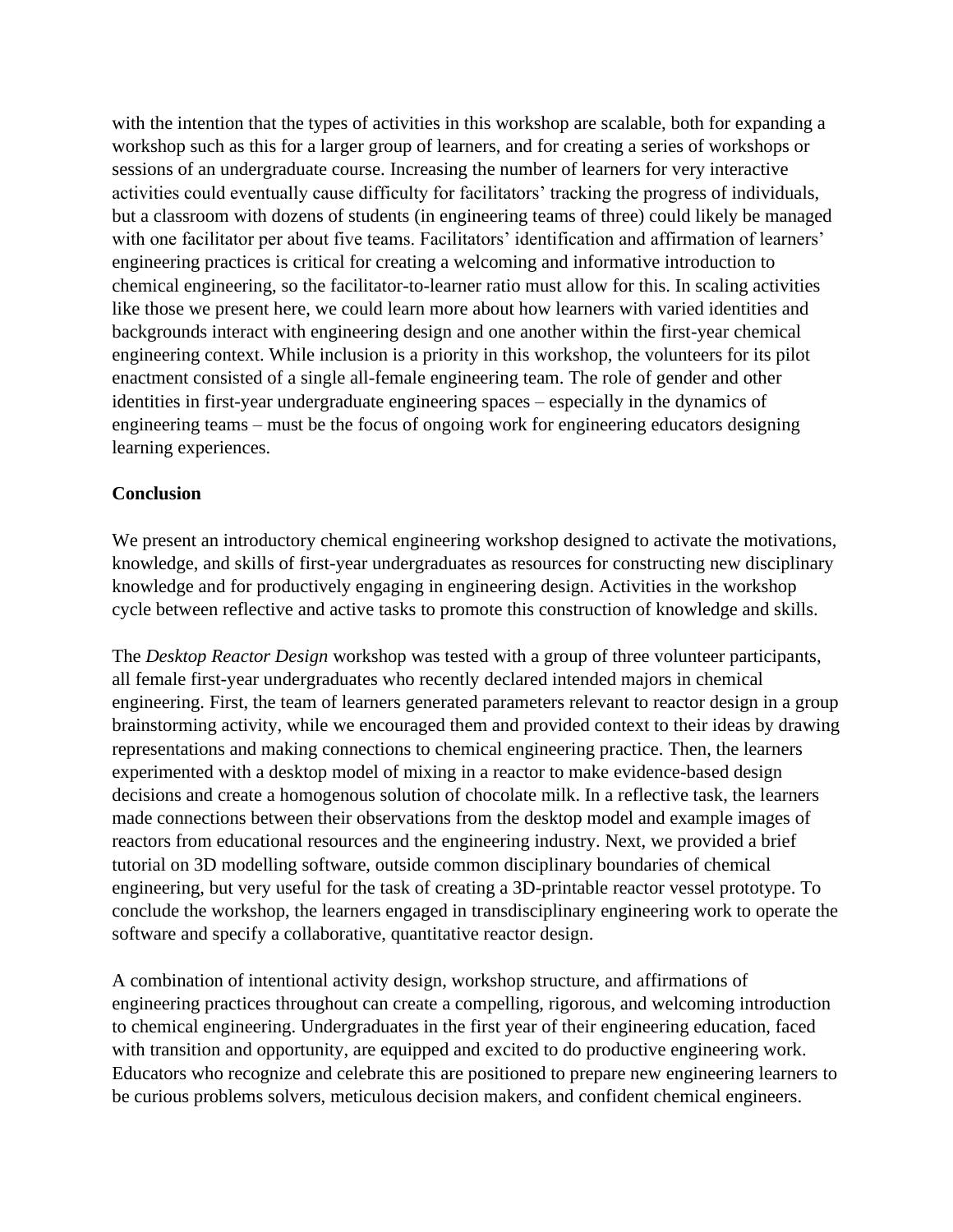#### **References**

- [1] J. D. E. Bransford, R. R. E. Cocking, and A. L. E. Brown, *How People Learn: Brain, Mind, Experience, and School. Expanded Edition*. National Academies Press, 2000.
- [2] *The Engineer of 2020 Visions of Engineering in the New Century*. Washington, D.C.: National Academies Press, 2004.
- [3] *Criteria for Accrediting Engineering Programs, 2020 - 2021 | ABET*. [Online]. Available: https://www.abet.org/accreditation/accreditation-criteria/criteria-foraccrediting-engineering-programs-2020-2021/.
- [4] N. Kober, *Reaching students: what research says about effective instruction in undergraduate science and engineering*. Washington, DC: National Academies Press, 2015.
- [5] *Interdisciplinarity: problems of teaching and research in universities*. Organisation for Economic Co-operation and Development, 1972.
- [6] R. Stevens, K. O'Connor, L. Garrison, A. Jocuns, and D. M. Amos, "Becoming an Engineer: Toward a Three Dimensional View of Engineering Learning," *Journal of Engineering Education*, vol. 97, no. 3, pp. 355–368, 2008.
- [7] R. A. Engle and F. R. Conant, "Guiding Principles for Fostering Productive Disciplinary Engagement: Explaining an Emergent Argument in a Community of Learners Classroom," *Cognition and Instruction*, vol. 20, no. 4, pp. 399–483, 2002.
- [8] M. T. H. Chi and R. Wylie, "The ICAP Framework: Linking Cognitive Engagement to Active Learning Outcomes," *Educational Psychologist,* vol. 49, no. 4, pp. 219–243, 2014.
- [9] L. J. Shuman, M. Besterfield-Sacre, and J. McGourty, "The ABET 'Professional Skills' - Can They Be Taught? Can They Be Assessed?," *Journal of Engineering Education*, vol. 94, no. 1, pp. 41–55, 2005.
- [10] C. L. Dym, "Engineering Design: So Much to Learn," *International Journal of Engineering Education*, vol. 22, no. 3, pp. 422-428, 2006.
- [11] (a.) "50-5000 Gallon Continuous Stirred Tank Reactor (fixed speed or convertable speed)." [Online]. Available: https://ruianxuanli.en.made-inchina.com/product/gyonUFwYCrhp/China-50-5000-Gallon-Continuous-Stirred-Tank-Reactor-fixed-speed-or-convertable-speed-.html. (b.) "Chemical reactor," Wikipedia, 19-Nov-2019. [Online]. Available: https://en.wikipedia.org/wiki/Chemical\_reactor. (c.) T. Geisler, "Isothermal CSTR | James C. Sutherland." [Online]. Available: https://sutherland.che.utah.edu/teaching/educational-apps/isothermal-cstr/. (d.) K. Wittrup, and William Green Jr.. 10.37 Chemical and Biological Reaction Engineering. Spring 2007. Massachusetts Institute of Technology: MIT OpenCourseWare, https://ocw.mit.edu. License: Creative Commons BY-NC-SA.
- [12] M. D. Koretsky, D. M. Gilbuena, S. B. Nolen, G. Tierney, and S. E. Volet, "Productively engaging student teams in engineering: The interplay between doing and thinking," *2014 IEEE Frontiers in Education Conference (FIE) Proceedings*, 2014.
- [13] M. D. Koretsky, D. Montfort, S. B. Nolen, M. Bothwell, S. C. Davis, and J. D. Sweeney, "Towards a Stronger Covalent Bond: Pedagogical Change for Inclusivity and Equity," *Chemical Engineering Education,* vol. 52, no. 2, pp. 117–127, 2018.